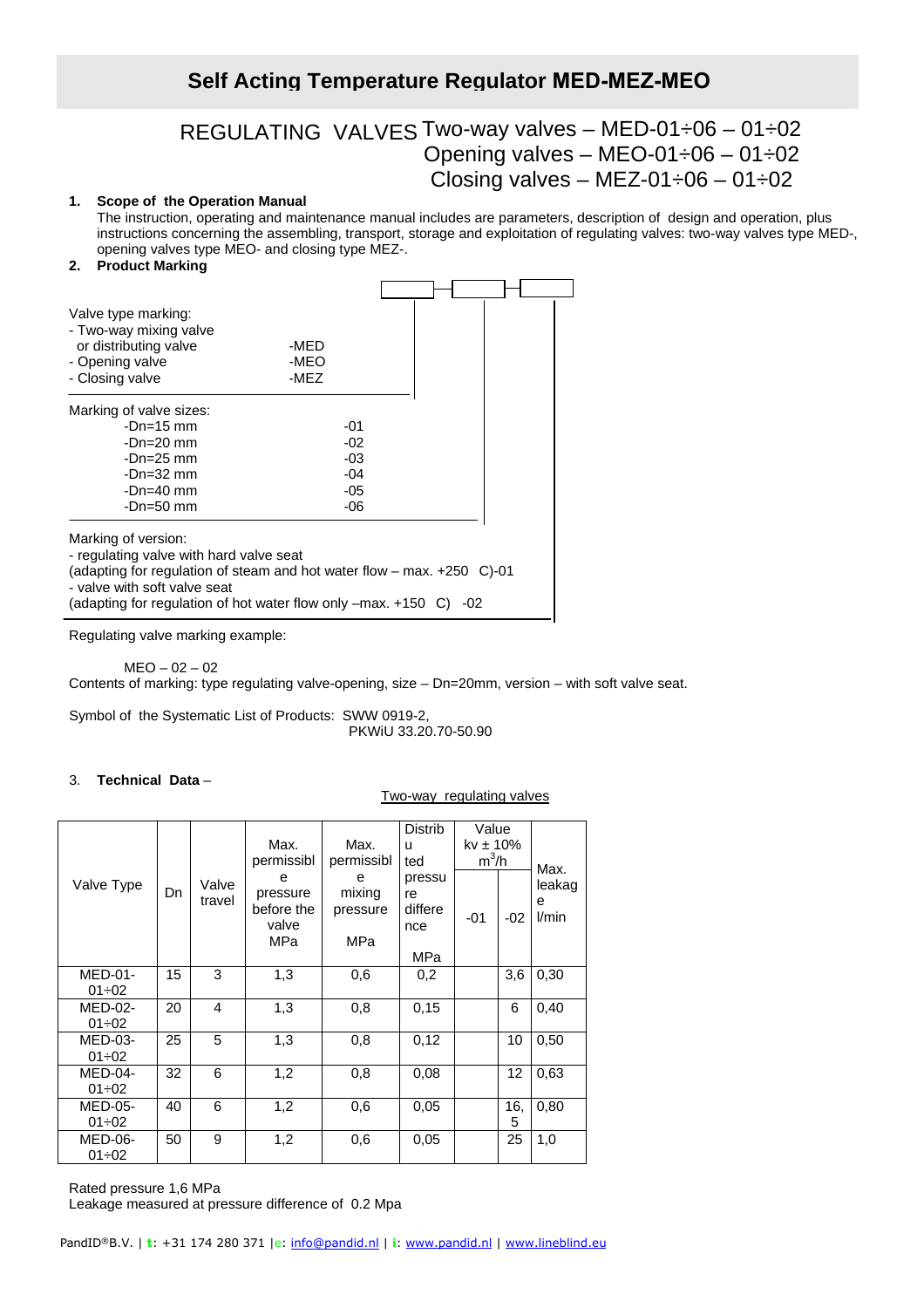#### Opening type regulating valves

| Valve Type     | Didn | <b>Valwee</b><br>tranwell | Max.<br>Max.<br>permissible<br>pressure<br>before the<br>before the<br>valve<br>Walve<br>MPa<br>MPa | Max.<br>Max.<br>permissible<br>I messure<br>Annuxing<br>difference<br>pressure<br><b>MPa</b><br>MPa | <b>Distribu</b><br>$k$ Yed $\pm 10\%$<br>pp <sup>3</sup> shure<br>differen<br>00 <sup>e</sup><br>MPa | $-02$ | <b><i>Warkue</i></b><br>leaka g0%<br>$1/m$ <sub>i</sub> $rh$ | Max.<br>leakage<br>1/min |
|----------------|------|---------------------------|-----------------------------------------------------------------------------------------------------|-----------------------------------------------------------------------------------------------------|------------------------------------------------------------------------------------------------------|-------|--------------------------------------------------------------|--------------------------|
| $MEO-01-01-02$ | 15   | 3                         | 1,3                                                                                                 | 1,2                                                                                                 |                                                                                                      | 3,6   | 0,06                                                         |                          |
| $MEO-02-01-02$ | 20   | 4                         | 1,3                                                                                                 | 1,3                                                                                                 |                                                                                                      | 6     | 0.08                                                         |                          |
| $MEO-03-01-02$ | 25   | 5                         | 1,3                                                                                                 | 0.8                                                                                                 |                                                                                                      | 10    | 0,1                                                          |                          |
| $MEO-04-01-02$ | 32   | 6                         | 1,2                                                                                                 | 0.9                                                                                                 |                                                                                                      | 12    | 0.13                                                         | Rated                    |
| $MEO-05-01-02$ | 40   | 6                         | 1,2                                                                                                 | 0.6                                                                                                 |                                                                                                      | 16,5  | 0.16                                                         |                          |
| $MEO-06-01-02$ | 50   | 9                         | 1,0                                                                                                 | 0.5                                                                                                 |                                                                                                      | 25    | 0,2                                                          | Leaka                    |

pressure 1,6 MPa age measured at pressure difference of 0.2 Mpa

#### Closing type regulating valves

| Valve Type     | Dn | Valve<br>travel | Max.<br>pressure<br>before the<br>valve<br>MPa | Value kv $\pm$<br>10%<br>$m^3/h$<br>$-01$<br>$-02$ |      | pressure<br>difference<br>Mpa<br>Water<br>Steam |     | max.<br>leakage<br>1/min |
|----------------|----|-----------------|------------------------------------------------|----------------------------------------------------|------|-------------------------------------------------|-----|--------------------------|
| $MEZ-01-01-02$ | 15 | 3               | 1,5                                            |                                                    | 3,6  | 1,2                                             | 1,3 | 0.06                     |
| $MEZ-02-01-02$ | 20 | 4               | 1,3                                            |                                                    | 6    | 1,3                                             | 1,3 | 0.08                     |
| $MEZ-03-01-02$ | 25 | 5               | 1,5                                            |                                                    | 10   | 0,8                                             | 1,3 | 0.10                     |
| MEZ-04-01:02   | 32 | 6               | 1,2                                            |                                                    | 12   | 0,9                                             | 1,3 | 0.13                     |
| $MEZ-05-01-02$ | 40 | 6               | 1,2                                            |                                                    | 16,5 | 0.6                                             | 1,3 | 0.16                     |
| $MEZ-06-01-02$ | 50 | 9               | 1,2                                            |                                                    | 25   | 0,5                                             | 1,3 | 0,20                     |

Rated pressure 1,6 MPa Leakage measured at pressure difference of 0.2 Mpa

### **Design and operation**

Components of the regulating valves

- 1) Valve body, with seat
- 2) Seat body
- 3) Gland body
- 4) Sealing bellows
- 5) Stem
- 6) Plug
- 7) Unloading bellows
- 8) Return spring
- 9) Manual drive nut
- 10) Cover

Regulating valves are loaded, except the Dn15 size.

Regulating valves are designed for cooperation with Liquid-sealed Temperature Sensors. When the valve is connected with temperature sensor, its action consists in:

- Two-way valve at temperature increase flow increase through the main passage, with simultaneous decrease through the side way.
- opening valve at temperature increase flow increase through the seat.
- closing valve at temperature increase flow decrease through the seat.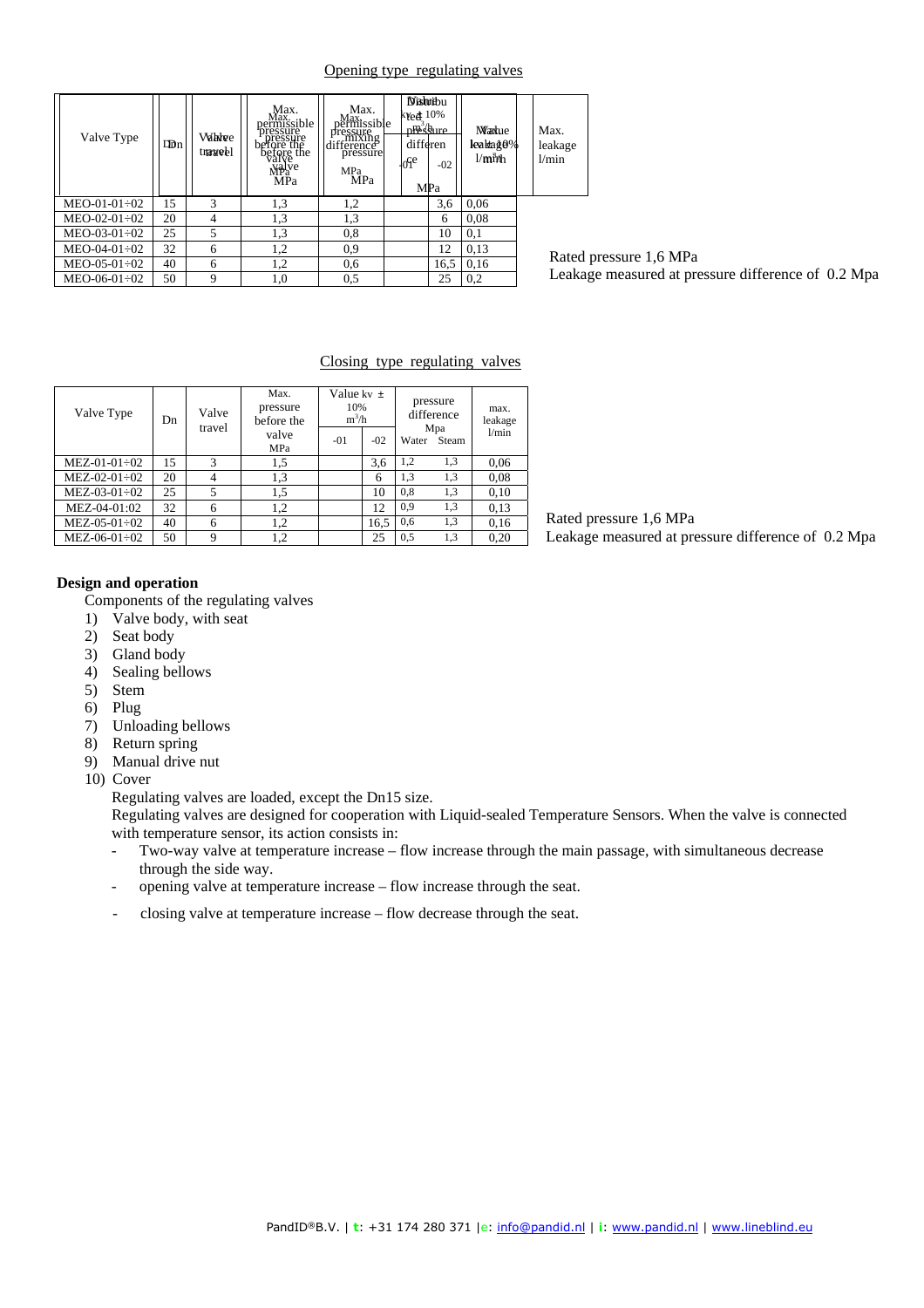# DIAGRAM OF DESIGN FOR THE REGULATING TWO-WAY VALVE TYPE MED-



# DIAGRAM OF DESIGN FOR THE REGULATING OPENING VALVE TYPE MEO-



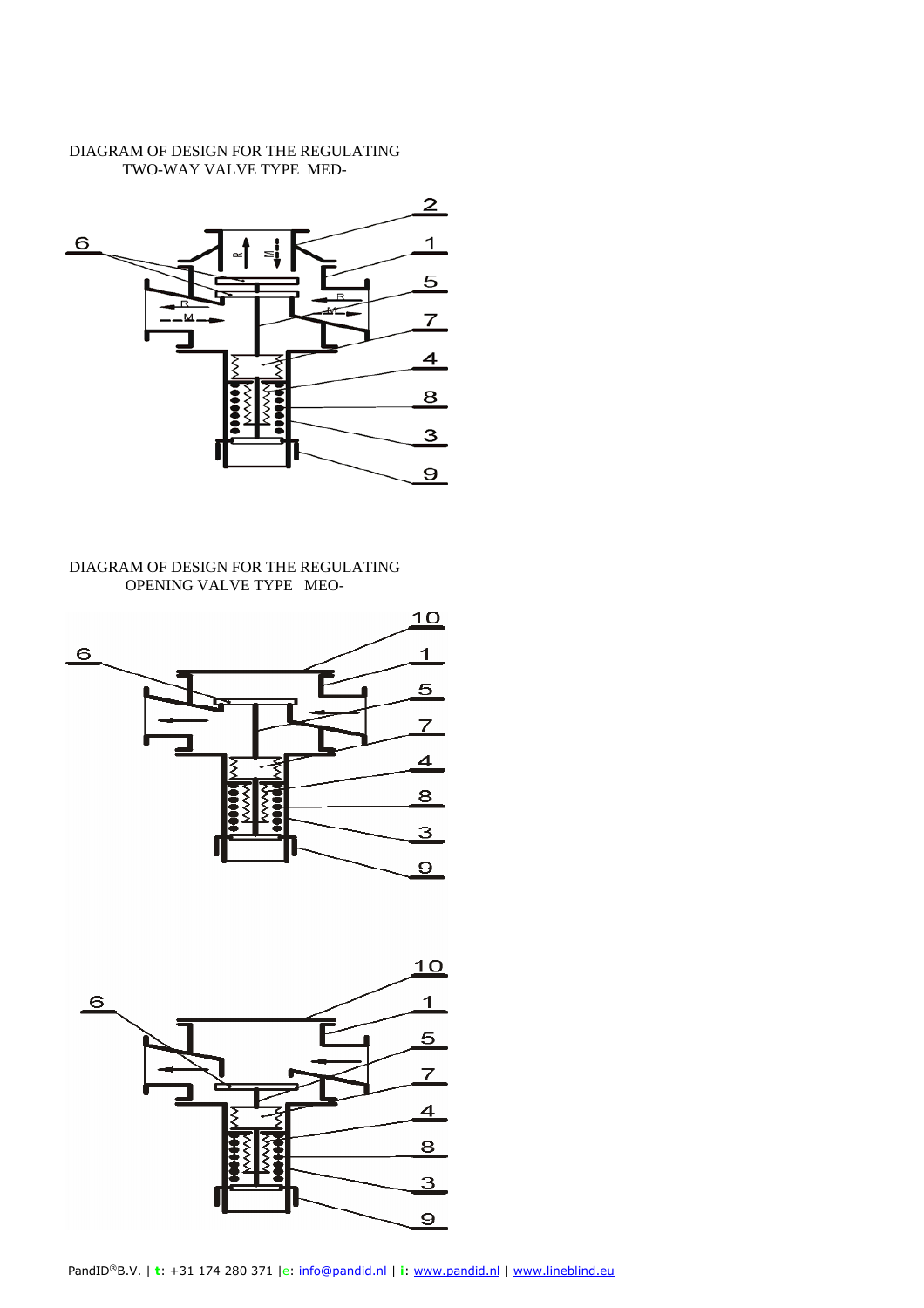# DIAGRAM OF DESIGN FOR THE REGULATING CLOSING VALVE TYPE MEZ

# REGULATING VALVE – TWO-WAY TYPE

| dimensions     | Dn | Dp  | Dk  | do |     | н   |     |
|----------------|----|-----|-----|----|-----|-----|-----|
| Type           | mm | mm  | mm  | mm | mm  | mm  | mm  |
| $MED-01-01-02$ | 15 | 65  | 95  | 14 | 130 | 120 | 118 |
| $MED-02-01-02$ | 20 | 75  | 105 | 14 | 150 | 140 | 129 |
| $MED-03-01-02$ | 25 | 85  | 115 | 17 | 160 | 145 | 129 |
| $MED-04-01-02$ | 32 | 100 | 140 | 18 | 180 | 150 | 148 |
| $MED-05-01-02$ | 40 | 110 | 150 | 18 | 200 | 155 | 148 |
| $MED-06-01-02$ | 50 | 125 | 165 | 18 | 230 | 205 | 167 |



# Regulating valves – opening and closing type

| dimensions     | Dn | Dp  | Dk  | do | L   | н   |     |
|----------------|----|-----|-----|----|-----|-----|-----|
| Typ            | mm | mm  | mm  | mm | mm  | mm  | mm  |
| $MEO-01-01-02$ | 15 | 65  | 95  | 14 | 130 | 120 | 118 |
| $MEO-02-01-02$ | 20 | 75  | 105 | 14 | 150 | 140 | 129 |
| $MEO-03-01-02$ | 25 | 85  | 115 | 17 | 160 | 145 | 129 |
| $MEO-04-01-02$ | 32 | 100 | 140 | 18 | 180 | 150 | 148 |
| $MEO-05-01-02$ | 40 | 110 | 150 | 18 | 200 | 155 | 148 |
| $MEO-06-01-02$ | 50 | 125 | 165 | 18 | 230 | 205 | 167 |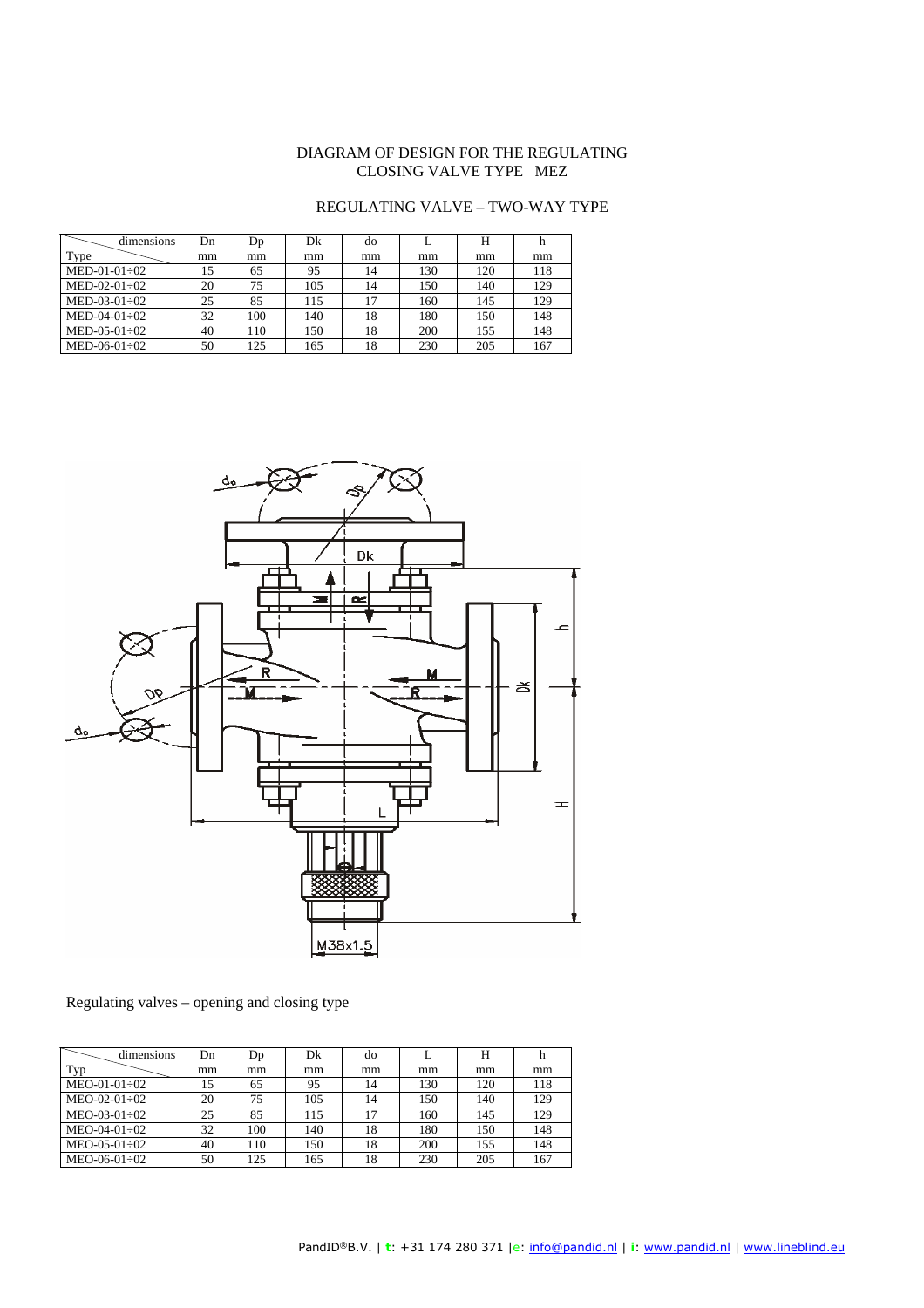

#### 5. **APPLICATION**

The regulating valves of all the types and diameters are mainly designed for cooperation with Liquid-sealed Temperature Sensors HCT-.

The two-way regulating valve type MED- connected with temperature sensor type HCT- forms the temperature regulator of direct continuous action HCT- + MED-. The opening regulating valve type MEO- connected with temperature sensor type HCT- forms the temperature regulator of direct continuous action HCT- + MEO-

The closing regulating valve type MEZ- connected with temperature sensor type HCT- forms the temperature regulator of direct continuous action

HCT- +MEZ-

#### **6. Valve Size Selection**

The regulating valves are designed for adjusting forces up to 35 kG. In spite of the pressure load for all the valves of rated diameter over 15, one allows exclusively the only one, according to valve size, different value for pressure at the outlet, and maximum pressure difference with closed valve. Both pressure values determine maximum adjusting force.

The first step during the determining of the valve size must be comparison of the stated pressure values with the permissible values (see the technical data).

When selecting the throttling valve (opening and throttling), it unavoidable to match the valve size to the working conditions of the device. When selecting the valve size one should take into account both the pressure conditions and amount of necessary medium flow.

In order to make a good matching, one needs to obtain a regulating valve, which in the whole setting range has got possibly uniform flow increase (or, flow drop) within the limits 0-100% of valve travel.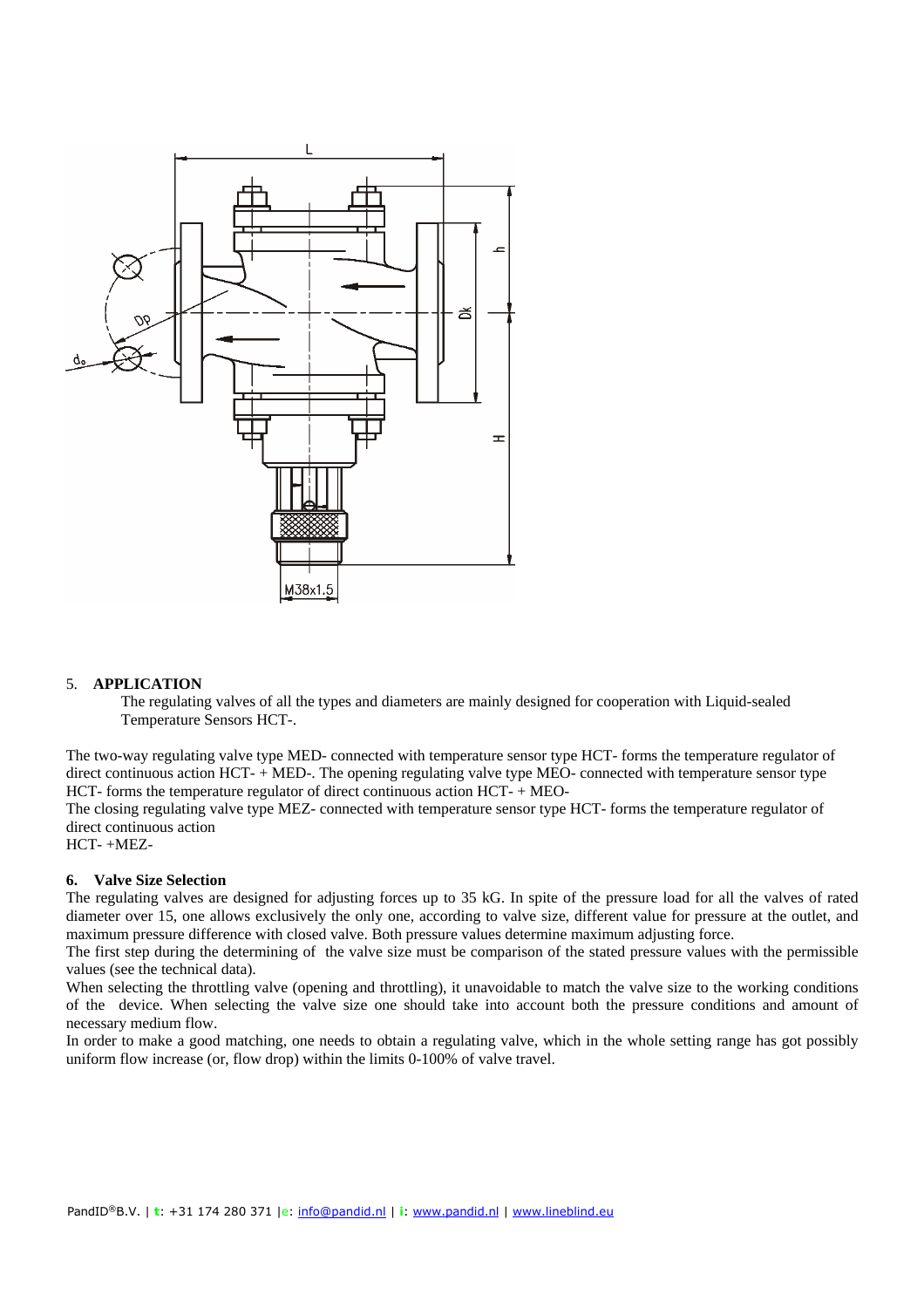### PLOT / CURVE



In order to possibly approach the ideal course of characteristic curve, selection of the ratio is of great importance:

$$
\overline{\Delta p} \over \Delta p_{max}
$$

∆p - pressure loss with open valve

∆pmax – pressure loss with closed valve, or maximum pressure difference at the valve.

Characteristic curve of the throttling valves has got the course similar to the linear characteristics.

In this way, it is possible to approach the flow characteristic curve to the ideal course only then, if the quotient  $\Delta p$ 

has got the value ca. 0,5 or greater.

$$
\frac{\Delta p}{\Delta p_{max}}
$$

### PLOT / CURVE



Because incomplete pressure loss of the circuit may only act on the regulating valve, therefore, the value:

∆p  $\frac{\Delta p}{\Delta p_{\text{max}}}$  =1 is practically unavailable

Taking into account the practical aspect, the following guideline is obligatory for the throttling valves: the throttling valve for operation as the regulating valve is selected well only then, if a part of pressure loss of the fully open valve is at least 30 % out of the possible 50 % of general pressure drop in the circuit of pipe conductors:

 $\Delta p=0,3+0,5 \Delta p_{\text{max}}$ 

Therefore, applying of the valve without accordance with the above guidelines, but possibly regulating valve suited only to the nominal diameters of the installed pipe conductors is fully out of the purpose and application of this type of regulation.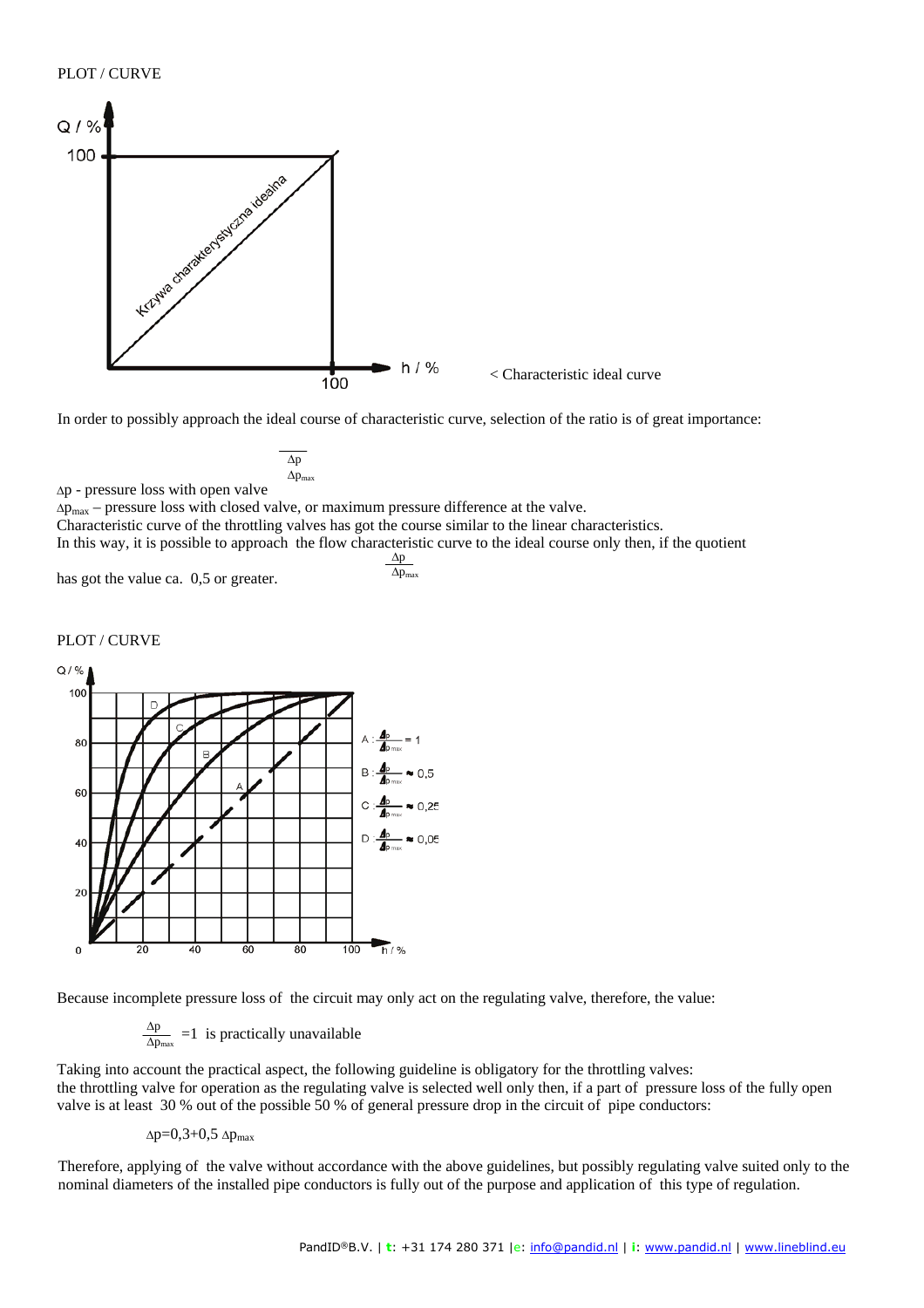#### **7. Installation Conditions**

The kinds of medium flowing through the valve – liquids or chemical vapours must be non-aggressive in relation to grey cast iron and steel grade 2H13, free from mechanical impurities.

Maximum temperature of medium flowing through the valve  $+ 150$  °C.

The pressure and pressure differences of medium flowing through the valve - see the Technical Data.

Working position – arbitrary, vertical is recommended, actuator of the sensor is located under the valve.

Atmospheric requirements – ambient temperature  $+5 \div +50$  °C.

Relative hunmidity (RH):  $30 - 80$  %.

Necessary protection against direct action of sun radiation, chemical aggressive vapours, water and dust.

Resistance to vibrations – vibrations of frequency 25 Hz and amplitude not greater than 0,1 mm do not have effect on operation.

Valve installation –at the place of valve location one should weld to the pipeline flanges of dimensions, and at distance according to the dimensions given in the dimensioned drawings.

The required additional accessories – one should place in the installation – before and after the za regulator valve – two cut-off valves and shunt valve. In addition to that, before the two-way valve one should place the filter with contamination deposit tank.

#### **8. Instruction of Exploitation**

**Start-up.** After installing the valve, in accordance with the above conditions, the valves cutting off the heating medium should be opened, and the shunt valve should be closed. The cutting bellows cell should deaerated.

After start-up and achieving of the required parameters, the valve does not require further service.

**Maintenance**. Control inspections should be carried out every 14 days. They consist in visual external inspection and checking the operation correctness.

Examples of installation

GOOD BAD

A possibility of taking the filter out must be provided – for cleaning purposes

Przykłady instalowania



Musi istnieć możliwość wyjęcia filtra w celu oczyszczenia



Regulatory temperatury muszą być instalowane poziomo w przewód zasilający 11

Temperature controllers must be installed horizontally into the feed tube.